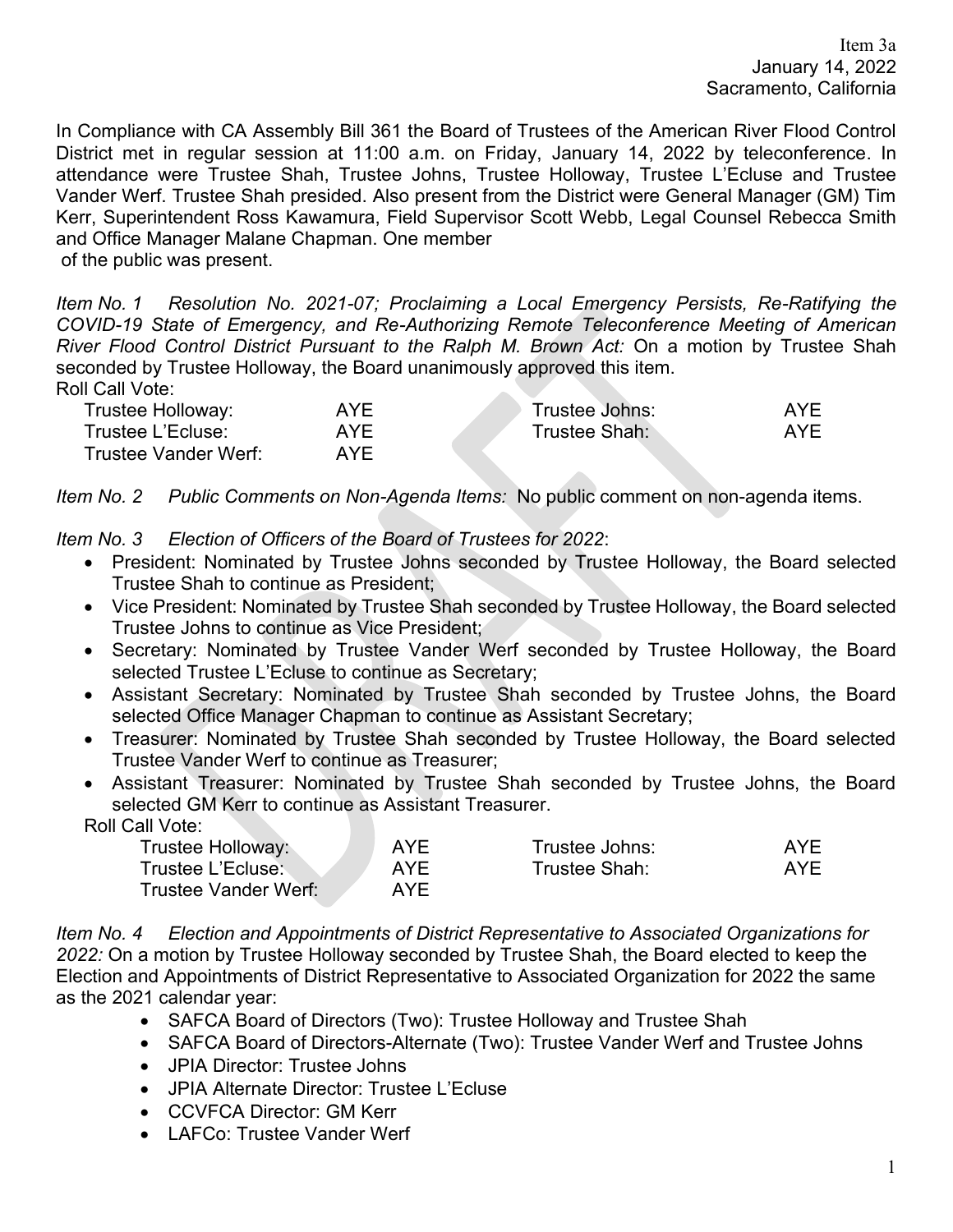| Roll Call Vote:   |            |                      |            |
|-------------------|------------|----------------------|------------|
| Trustee Holloway: | AYF.       | Trustee Vander Werf: | AYF        |
| Trustee Johns:    | <b>AYE</b> | Trustee Shah:        | <b>AYE</b> |
| Trustee L'Ecluse: | AYF        |                      |            |

*Item No. 5 Personnel Assignments to Existing Standing/Ad Hoc Committees for 2022:* On a motion by Trustee Holloway seconded by Trustee Shah, the Board elected to keep Personnel Assignments to Existing Standing/Ad Hoc Committees for 2022 the same as the 2021 calendar year:

- Policy Committee: Trustee Johns and Trustee L'Ecluse and GM Kerr
- Personnel and Benefits Committee: Trustee Shah, Trustee Holloway and GM Kerr
- Finance Committee: Trustee Shah, Trustee Vander Werf and GM Kerr
- Public Outreach Committee: Trustee L'Ecluse, Trustee Vander Werf and GM Kerr Roll Call Vote:

| AYE. | Trustee Johns: | AYE. |
|------|----------------|------|
| AYF. | Trustee Shah:  | AYE  |
| AYF  |                |      |
|      |                |      |

*Item No. 6 Approval of Consent Agenda:* On a motion by Trustee L'Ecluse seconded by Trustee Vander Werf, the Board unanimously approved items 6a) Minutes of Regular Meeting on December 10, 2021, 6b) Approval of Report of Investment Transactions November 2021 (City Pool, LAIF, River City) and Treasurer's Certification, 6c) District Financial Reports: Statement of Operations (December 2021) and Cash Flow Report, 6d) Resolution 2022-02: Delegation of Authority to Act in an Emergency and 6f) Correspondence: None:

Roll Call Vote:

| Trustee Holloway: | AYF        | <b>Trustee Vander Werf:</b> | AYF |
|-------------------|------------|-----------------------------|-----|
| Trustee Johns:    | <b>AYE</b> | Trustee Shah:               | AYE |
| Trustee L'Ecluse: | AYF        |                             |     |

*Item No. 6e Resolution 2022-03: CEQA Exemption for the Program of Routine Maintenance for Calendar Year 2022:* Trustee Vander Werf asked for clarification on the Districts CEQA process. Following Explanation by staff and on a on a motion by Trustee Vander Werf seconded by Trustee Johns, the Board unanimously approved this item.

Roll Call Vote:

| Trustee Holloway: | AYE.       | Trustee Vander Werf: | AYF |
|-------------------|------------|----------------------|-----|
| Trustee Johns:    | <b>AYE</b> | Trustee Shah:        | AYF |
| Trustee L'Ecluse: | AYF        |                      |     |

*Item No. 7 Accounts Payable and General Fund Expenses (December 2021):* Trustee Vander Werf inquired about the large number of payments for equipment repair/parts as well as equipment rental expenses. Following explanation by staff and on a motion by Trustee L'Ecluse seconded by Trustee Holloway, the Board unanimously approved payments on the Schedule of Accounts Payable (December 2021) of \$77,892.44 and General Fund Expenses of \$112,917.23 (total aggregate sum \$190,809.67).

Roll Call Vote: